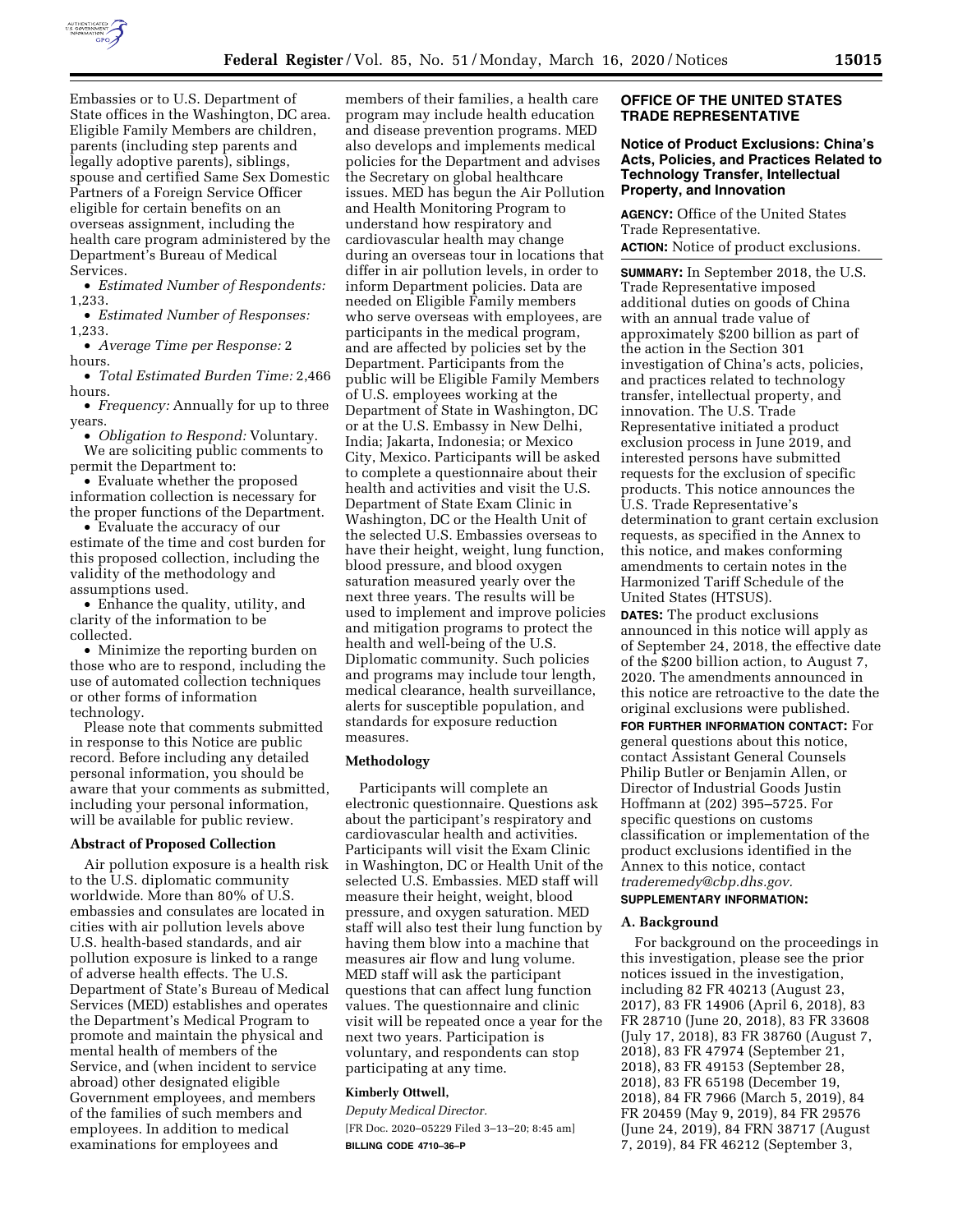2019), 84 FR 49591 (September 20, 2019), 84 FR 57803 (October 28, 2019), 84 FR 61674 (November 13, 2019), 84 FR 65882 (November 29, 2019), 84 FR 69012 (December 17, 2019), 85 FR 549 (January 6, 2020), 85 FR 6674 (February 5, 2020), and 85 FR 9921 (February 20, 2020).

Effective September 24, 2018, the U.S. Trade Representative imposed additional 10 percent duties on goods of China classified in 5,757 full and partial subheadings of the HTSUS, with an approximate annual trade value of \$200 billion. *See* 83 FR 47974, as modified by 83 FR 49153. In May 2019, the U.S. Trade Representative increased the additional duty to 25 percent. *See* 84 FR 20459. On June 24, 2019, the U.S. Trade Representative established a process by which U.S. stakeholders could request exclusion of particular products classified within an 8-digit HTSUS subheading covered by the \$200 billion action from the additional duties. *See* 84 FR 29576 (the June 24 notice).

Under the June 24 notice, requests for exclusion had to identify the product subject to the request in terms of the physical characteristics that distinguish the product from other products within the relevant 8-digit subheading covered by the \$200 billion action. Requestors also had to provide the 10-digit subheading of the HTSUS most applicable to the particular product requested for exclusion, and could submit information on the ability of U.S. Customs and Border Protection to administer the requested exclusion. Requestors were asked to provide the quantity and value of the Chinese-origin product that the requestor purchased in the last three years. With regard to the rationale for the requested exclusion, requests had to address the following factors:

• Whether the particular product is available only from China and specifically whether the particular product and/or a comparable product is available from sources in the United States and/or third countries.

• Whether the imposition of additional duties on the particular product would cause severe economic harm to the requestor or other U.S. interests.

• Whether the particular product is strategically important or related to ''Made in China 2025'' or other Chinese industrial programs.

The June 24 notice stated that the U.S. Trade Representative would take into account whether an exclusion would undermine the objective of the Section 301 investigation.

The June 24 notice required submission of requests for exclusion from the \$200 billion action no later than September 30, 2019, and noted that the U.S. Trade Representative periodically would announce decisions. In August 2019, the U.S. Trade Representative granted an initial set of exclusion requests. *See* 84 FR 38717. The U.S. Trade Representative granted additional exclusions in September 2019, October 2019, November 2019, December 2019, January 2020, and February 2020. *See* 84 FR 49591, 84 FR 57803, 84 FR 61674, 84 FR 65882, 84 FR 69012, 85 FR 549, 85 FR 6674, and 85 FR 9921. The Office of the United States Trade Representative regularly updates the status of each pending request on the Exclusions Portal at *[https://](https://exclusions.ustr.gov/s/docket?docketNumber=USTR-2019-0005) [exclusions.ustr.gov/s/](https://exclusions.ustr.gov/s/docket?docketNumber=USTR-2019-0005)  [docket?docketNumber=USTR-2019-](https://exclusions.ustr.gov/s/docket?docketNumber=USTR-2019-0005) [0005.](https://exclusions.ustr.gov/s/docket?docketNumber=USTR-2019-0005)* 

#### **B. Determination To Grant Certain Exclusions**

Based on the evaluation of the factors set forth in the June 24 notice, which are

summarized above, pursuant to sections 301(b), 301(c), and 307(a) of the Trade Act of 1974, as amended, and in accordance with the advice of the interagency Section 301 Committee, the U.S. Trade Representative has determined to grant the product exclusions set forth in the Annex to this notice. The U.S. Trade Representative's determination also takes into account advice from advisory committees and any public comments on the pertinent exclusion requests.

As set out in the Annex, the exclusions are reflected in five 10-digit HTSUS subheadings, which cover 75 separate exclusion requests.

In accordance with the June 24 notice, the exclusions are available for any product that meets the description in the Annex, regardless of whether the importer filed an exclusion request. Further, the scope of each exclusion is governed by the scope of the product descriptions in the Annex, and not by the product descriptions found in any particular request for exclusion.

Paragraph A, subparagraphs (3)–(5) of the Annex contain conforming amendments to the HTSUS reflecting the modifications made by the Annex.

As stated in the September 20, 2019 notice, the exclusions will apply from September 24, 2018, to August 7, 2020. U.S. Customs and Border Protection will issue instructions on entry guidance and implementation.

The U.S. Trade Representative will continue to issue determinations on pending requests on a periodic basis.

#### **Joseph Barloon,**

*General Counsel, Office of the U.S. Trade Representative.* 

**BILLING CODE 3290–F0–P**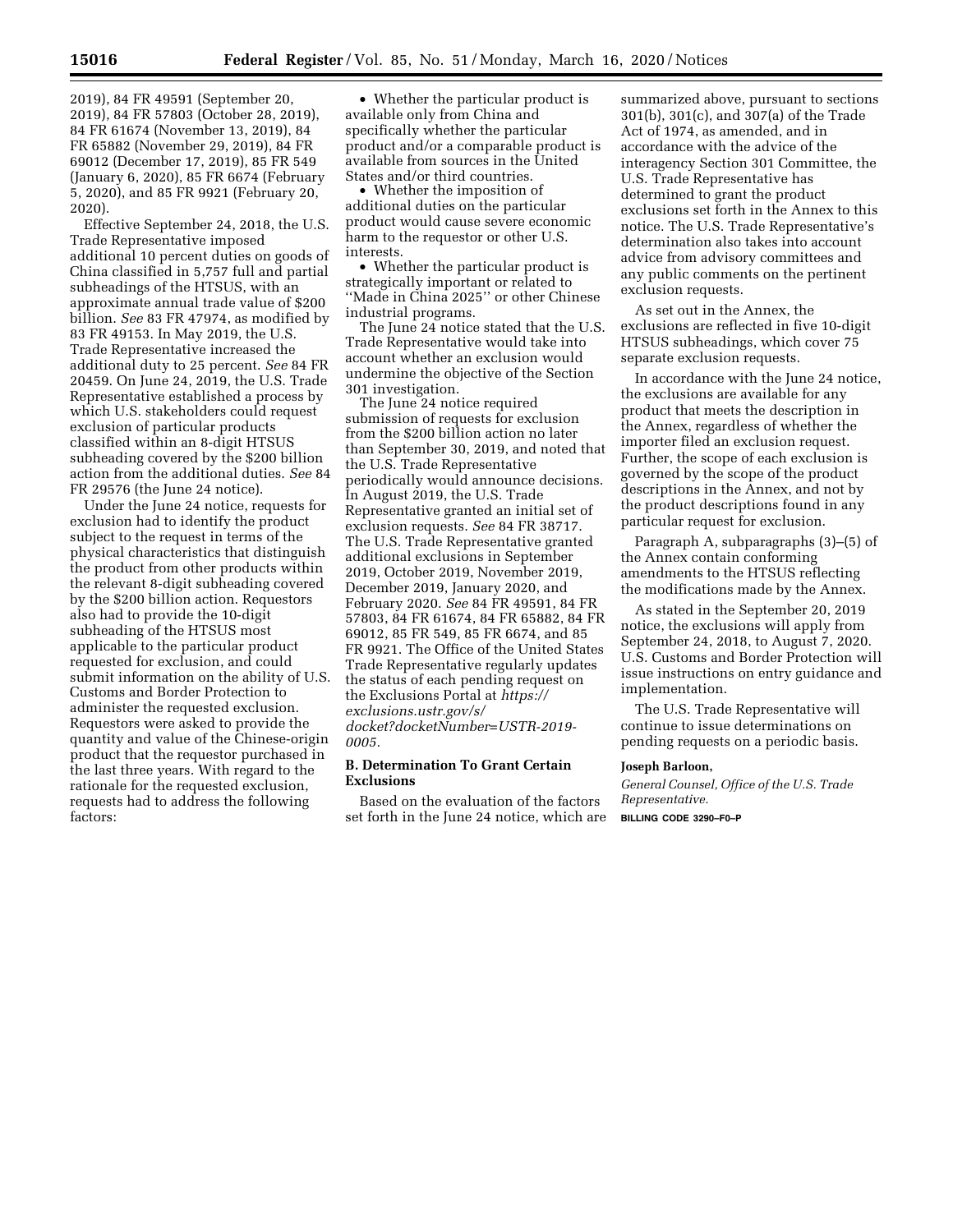# **ANNEX**

- A Effective with respect to goods entered for consumption, or withdrawn from warehouse for consumption, on or after 12:01 a.m. eastern daylight time on September 24, 2018, subchapter III of chapter 99 of the Harmonized Tariff Schedule of the United States (HTSUS) is modified:
- 1. by inserting the following new heading 9903.88.41 in numerical sequence, with the material in the new heading inserted in the columns of the HT SUS labeled "Heading/Subheading", "Article Description", and "Rates of Duty I-General", respectively:

| Heading/<br><b>Subheading</b> | <b>Article Description</b>                                                                                                                                            | <b>Rates of Duty</b>           |                |  |
|-------------------------------|-----------------------------------------------------------------------------------------------------------------------------------------------------------------------|--------------------------------|----------------|--|
|                               |                                                                                                                                                                       |                                |                |  |
|                               |                                                                                                                                                                       | General                        | <b>Special</b> |  |
| "9903.88.41                   | Articles the product of China, as provided for<br>in U.S. note 20(tt) to this subchapter, each<br>covered by an exclusion granted by the U.S.<br>Trade Representative | The duty<br>provided in<br>the |                |  |
|                               |                                                                                                                                                                       | applicable<br>subheading"      |                |  |

2. by inserting the following new U.S. note 20(tt) to subchapter III of chapter 99 in numerical sequence:

"(tt) The U.S. Trade Representative determined to establish a process by which particular products classified in heading 9903.88.03 and provided for in U.S. notes 20(e) and (f) to this subchapter could be excluded from the additional duties imposed by heading 9903.88.03. See 83 Fed. Reg. 47974 (September 21, 2018) and 84 Fed. Reg. 29576 (June 24, 2019). Pursuant to the product exclusion process, the U.S. Trade Representative has determined that the additional duties provided for in heading 9903.88.03 shall not apply to the following particular products, which are provided for in the enumerated statistical reporting numbers:

- 1) 3923.21.0030
- 2) 3923.21.0095
- 3) 3926.20.9050
- 4) 4015 .19.1010
- 5) 5603.12.0090"